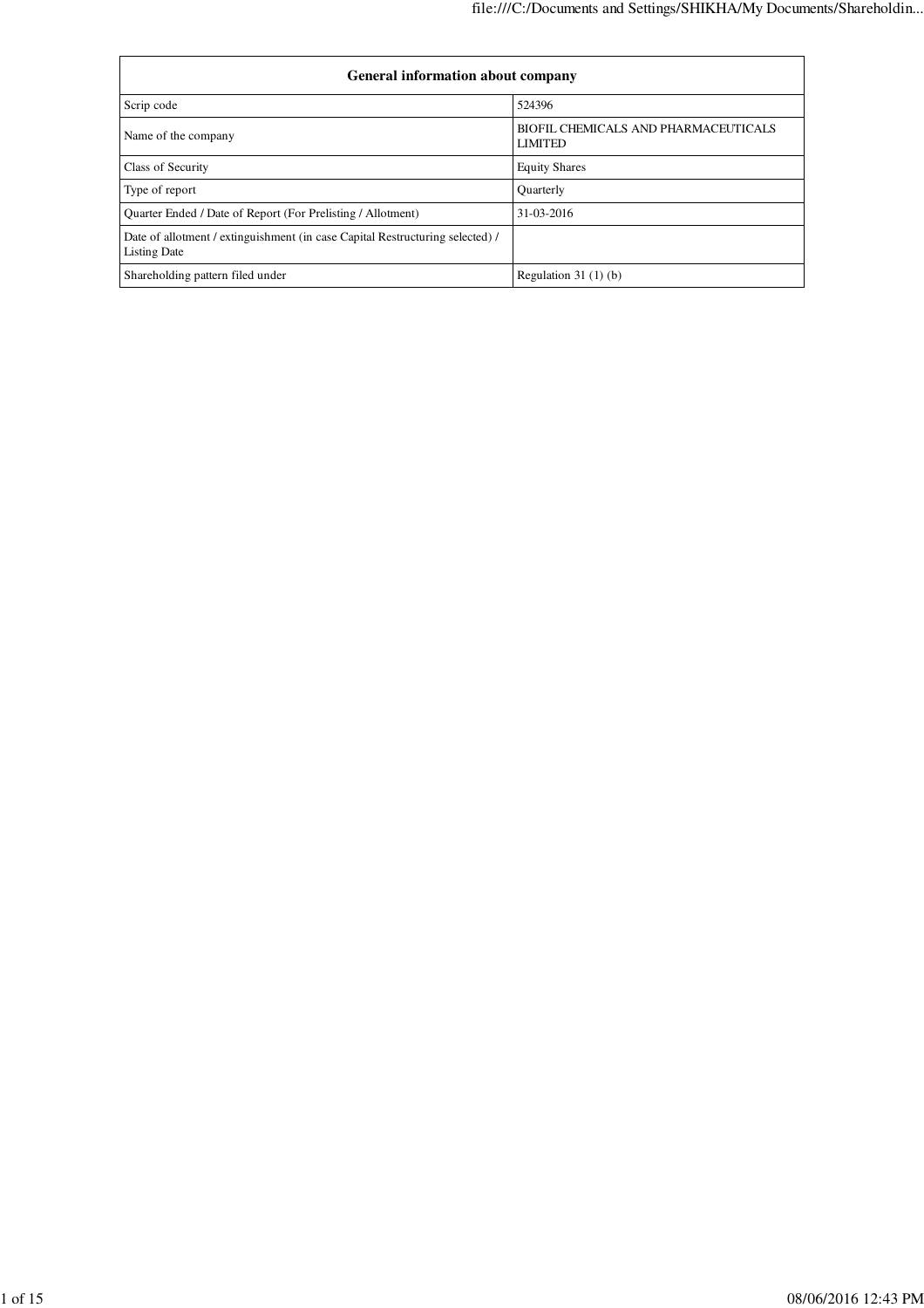| Sr. No.        | Yes/No<br><b>Particular</b>                                                            |                |  |  |  |  |  |  |
|----------------|----------------------------------------------------------------------------------------|----------------|--|--|--|--|--|--|
|                | Whether the Listed Entity has issued any partly paid up shares?                        | N <sub>o</sub> |  |  |  |  |  |  |
| $\overline{2}$ | Whether the Listed Entity has issued any Convertible Securities?                       | N <sub>o</sub> |  |  |  |  |  |  |
| 3              | Whether the Listed Entity has issued any Warrants?                                     | No.            |  |  |  |  |  |  |
| 4              | Whether the Listed Entity has any shares against which depository receipts are issued? | N <sub>o</sub> |  |  |  |  |  |  |
|                | Whether the Listed Entity has any shares in locked-in?                                 | N <sub>o</sub> |  |  |  |  |  |  |
| 6              | Whether any shares held by promoters are pledge or otherwise encumbered?               | N <sub>o</sub> |  |  |  |  |  |  |
|                | Whether company has equity shares with differential voting rights?                     | N <sub>0</sub> |  |  |  |  |  |  |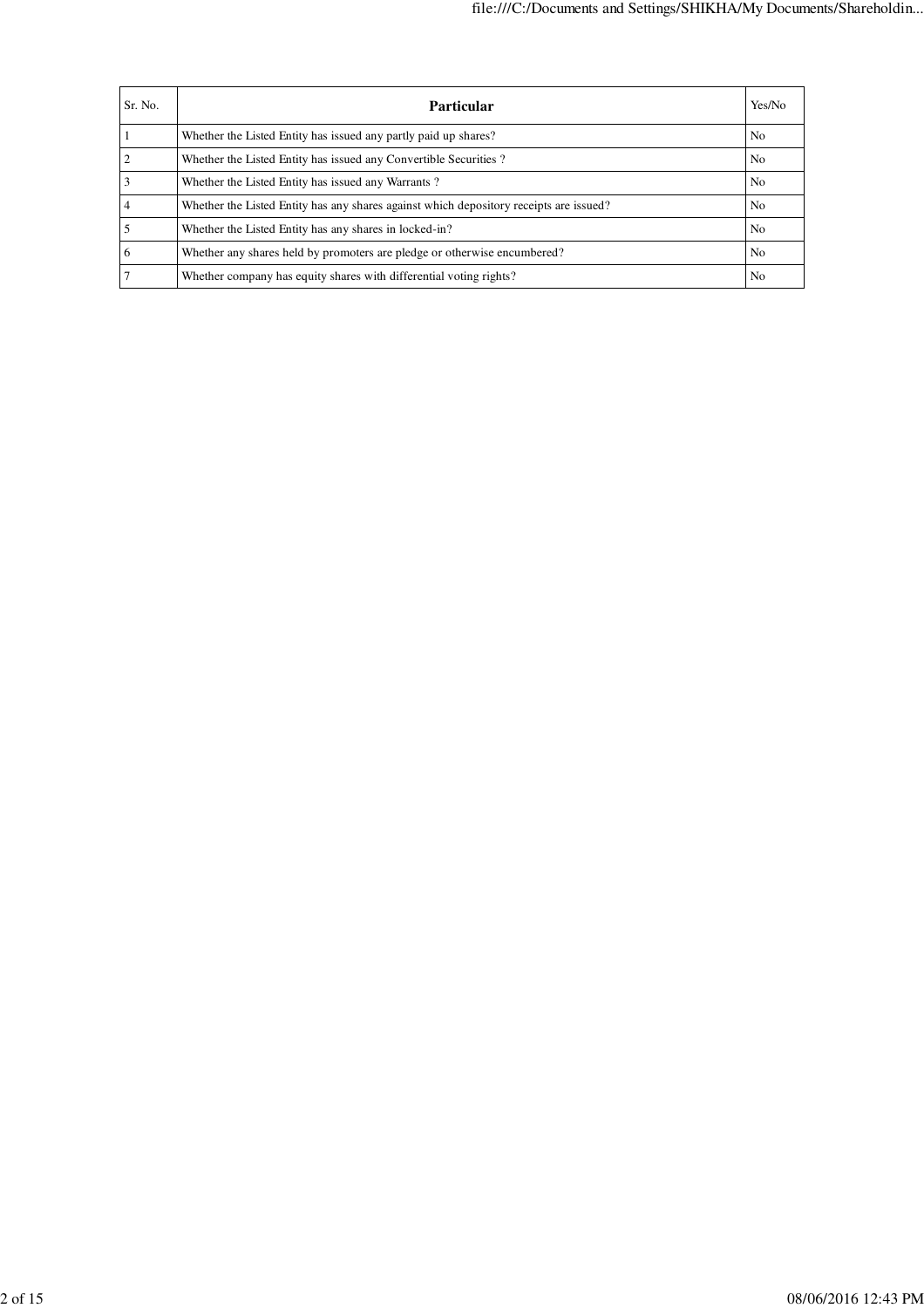|                                                                                                                                                       | Table I - Summary Statement holding of specified securities |                  |          |                                             |                          |                           |                                                  |                                                                  |  |          |            |
|-------------------------------------------------------------------------------------------------------------------------------------------------------|-------------------------------------------------------------|------------------|----------|---------------------------------------------|--------------------------|---------------------------|--------------------------------------------------|------------------------------------------------------------------|--|----------|------------|
| No. of<br>fully paid<br>Category of<br>Nos. Of<br>Category<br>shareholder<br>shareholders<br>up equity<br>(I)<br>shares held<br>(II)<br>(III)<br>(IV) |                                                             |                  |          | No. Of<br>Partly                            | No. Of<br>shares         | Total nos.<br>shares held | Shareholding<br>as a % of total<br>no. of shares | Number of Voting Rights held in each<br>class of securities (IX) |  |          |            |
|                                                                                                                                                       |                                                             |                  |          | paid-up<br>equity                           | underlying<br>Depository | $(VII) =$<br>$(IV)+(V)+$  | (calculated as<br>per SCRR,                      | No of Voting (XIV) Rights                                        |  |          | Total as a |
|                                                                                                                                                       | shares<br>held $(V)$                                        | Receipts<br>(VD) | (VI)     | $1957)$ (VIII)<br>As a $%$ of<br>$(A+B+C2)$ | Class eg:<br>X           | Class<br>eg:y             | Total                                            | $%$ of<br>$(A+B+C)$                                              |  |          |            |
| (A)                                                                                                                                                   | Promoter &<br>Promoter<br>Group                             | 16               | 7618760  |                                             |                          | 7618760                   | 46.82                                            | 7618760                                                          |  | 7618760  | 46.82      |
| (B)                                                                                                                                                   | Public                                                      | 5187             | 8655040  |                                             |                          | 8655040                   | 53.18                                            | 8655040                                                          |  | 8655040  | 53.18      |
| (C)                                                                                                                                                   | Non<br>Promoter-<br>Non Public                              |                  |          |                                             |                          |                           |                                                  |                                                                  |  |          |            |
| (C1)                                                                                                                                                  | <b>Shares</b><br>underlying<br><b>DRs</b>                   |                  |          |                                             |                          |                           |                                                  |                                                                  |  |          |            |
| (C2)                                                                                                                                                  | Shares held<br>by<br>Employee<br>Trusts                     |                  |          |                                             |                          |                           |                                                  |                                                                  |  |          |            |
|                                                                                                                                                       | Total                                                       | 5203             | 16273800 |                                             |                          | 16273800                  |                                                  | 16273800                                                         |  | 16273800 | 100        |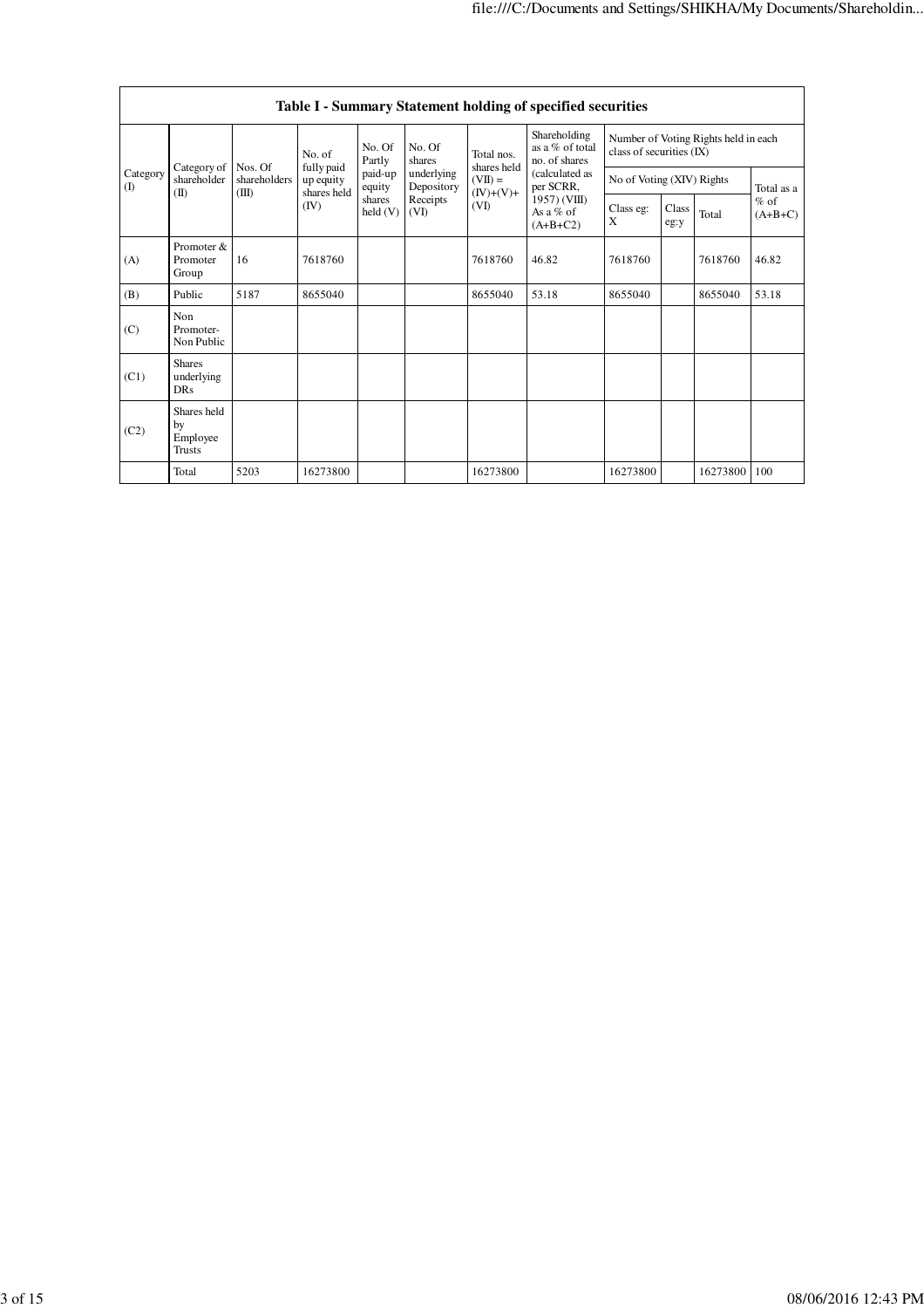|          | Table I - Summary Statement holding of specified securities |                                                |                    |                                                           |                                                                                           |                                        |                                                      |                                                                               |                                                  |                                       |
|----------|-------------------------------------------------------------|------------------------------------------------|--------------------|-----------------------------------------------------------|-------------------------------------------------------------------------------------------|----------------------------------------|------------------------------------------------------|-------------------------------------------------------------------------------|--------------------------------------------------|---------------------------------------|
| Category | Category of<br>shareholder                                  | No. Of<br><b>Shares</b><br>Underlying          | No. Of<br>Warrants | No. Of Shares<br>Underlying<br>Outstanding<br>convertible | Shareholding, as<br>a % assuming full<br>conversion of<br>convertible<br>securities (as a | Number of<br>Locked in<br>shares (XII) |                                                      | Number of<br><b>Shares</b><br>pledged or<br>otherwise<br>encumbered<br>(XIII) |                                                  | Number of<br>equity shares<br>held in |
| (I)      | (II)                                                        | Outstanding<br>convertible<br>securities $(X)$ | $(X_i)$            | securities and<br>No. Of<br>Warrants (Xi)<br>(a)          | percentage of<br>diluted share<br>capital) $(XI)$ =<br>(VII)+(X) As a %<br>of $(A+B+C2)$  | No.<br>(a)                             | As a $%$<br>of total<br><b>Shares</b><br>held<br>(b) | No.<br>(a)                                                                    | As a $%$<br>of total<br><b>Shares</b><br>held(b) | dematerialized<br>form (XIV)          |
| (A)      | Promoter &<br>Promoter<br>Group                             |                                                |                    |                                                           | 46.82                                                                                     |                                        |                                                      |                                                                               |                                                  | 5356260                               |
| (B)      | Public                                                      |                                                |                    |                                                           | 53.18                                                                                     |                                        |                                                      |                                                                               |                                                  | 7235130                               |
| (C)      | Non<br>Promoter-<br>Non Public                              |                                                |                    |                                                           |                                                                                           |                                        |                                                      |                                                                               |                                                  |                                       |
| (C1)     | <b>Shares</b><br>underlying<br><b>DRs</b>                   |                                                |                    |                                                           |                                                                                           |                                        |                                                      |                                                                               |                                                  |                                       |
| (C2)     | Shares held<br>by<br>Employee<br><b>Trusts</b>              |                                                |                    |                                                           |                                                                                           |                                        |                                                      |                                                                               |                                                  |                                       |
|          | Total                                                       |                                                |                    |                                                           |                                                                                           |                                        |                                                      |                                                                               |                                                  | 12591390                              |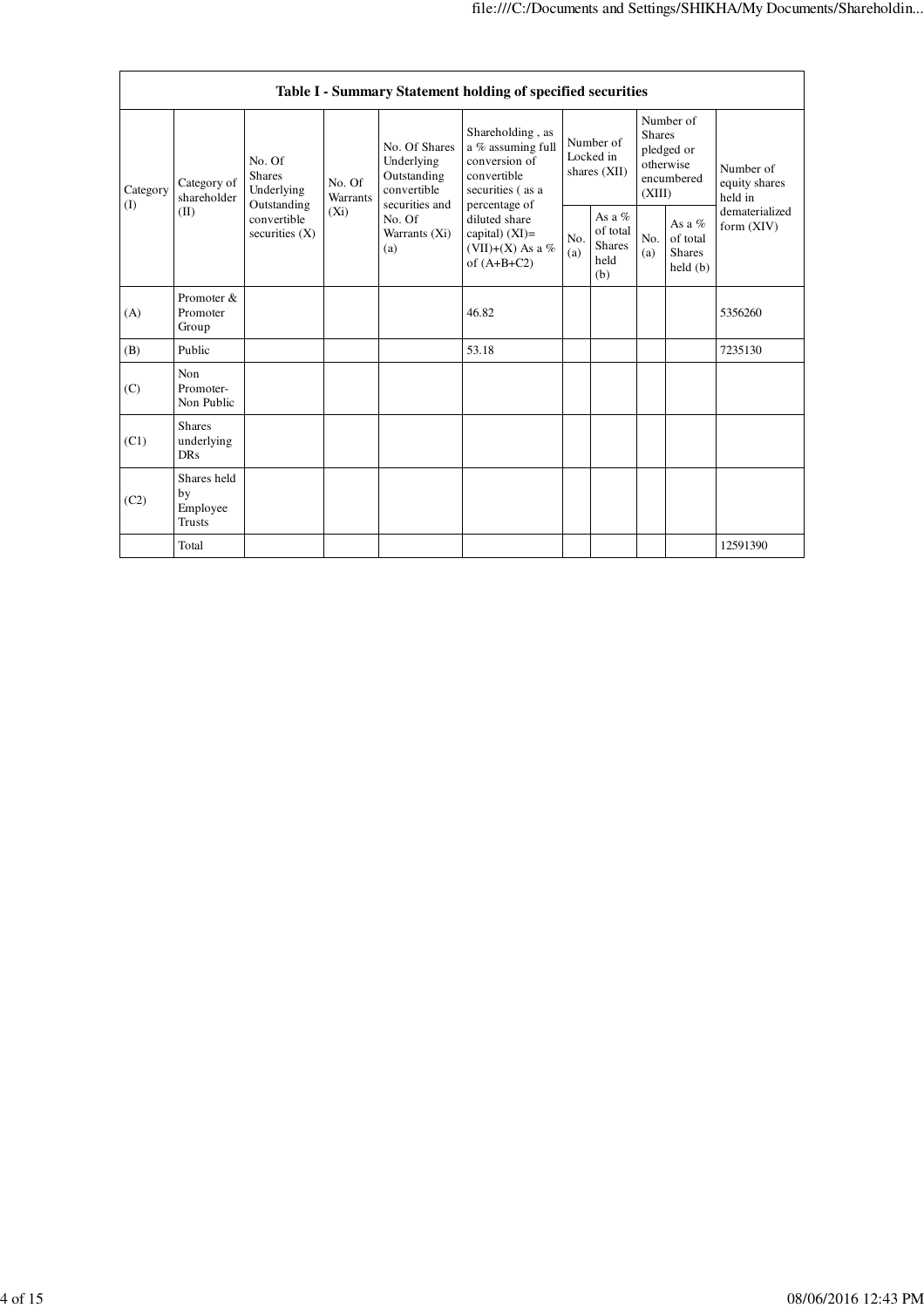|                                                                                                | Table II - Statement showing shareholding pattern of the Promoter and Promoter Group                                |                                  |                                   |                             |                          |                                 |                                                     |                           |               |                                      |                                 |
|------------------------------------------------------------------------------------------------|---------------------------------------------------------------------------------------------------------------------|----------------------------------|-----------------------------------|-----------------------------|--------------------------|---------------------------------|-----------------------------------------------------|---------------------------|---------------|--------------------------------------|---------------------------------|
|                                                                                                |                                                                                                                     |                                  | No. of                            | No. Of<br>Partly            | No. Of<br>shares         | Total nos.<br>shares            | Shareholding<br>as a % of<br>total no. of<br>shares | class of securities (IX)  |               | Number of Voting Rights held in each |                                 |
| Sr.                                                                                            | Category & Name<br>of the<br>Shareholders (I)                                                                       | Nos. Of<br>shareholders<br>(III) | fully paid<br>up equity<br>shares | paid-up<br>equity<br>shares | underlying<br>Depository | held (VII)<br>$\qquad \qquad =$ | (calculated<br>as per                               | No of Voting (XIV) Rights |               | Total<br>as a %                      |                                 |
|                                                                                                |                                                                                                                     |                                  | held (IV)                         | held<br>(V)                 | Receipts<br>(VI)         | $(IV)+(V)+$<br>(VI)             | SCRR,<br>1957) (VIII)<br>As a % of<br>$(A+B+C2)$    | Class eg:<br>X            | Class<br>eg:y | Total                                | of<br>Total<br>Voting<br>rights |
| A                                                                                              | Table II - Statement showing shareholding pattern of the Promoter and Promoter Group                                |                                  |                                   |                             |                          |                                 |                                                     |                           |               |                                      |                                 |
| (1)                                                                                            | Indian                                                                                                              |                                  |                                   |                             |                          |                                 |                                                     |                           |               |                                      |                                 |
| (a)                                                                                            | Individuals/Hindu<br>undivided Family                                                                               | 13                               | 3304560                           |                             |                          | 3304560                         | 20.31                                               | 3304560                   |               | 3304560                              | 20.31                           |
| (d)                                                                                            | Any Other<br>(specify)                                                                                              | 3                                | 4314200                           |                             |                          | 4314200                         | 26.51                                               | 4314200                   |               | 4314200                              | 26.51                           |
| Sub-Total<br>(A)(1)                                                                            |                                                                                                                     | 16                               | 7618760                           |                             |                          | 7618760                         | 46.82                                               | 7618760                   |               | 7618760                              | 46.82                           |
| (2)                                                                                            | Foreign                                                                                                             |                                  |                                   |                             |                          |                                 |                                                     |                           |               |                                      |                                 |
| Total<br>Shareholding<br>of Promoter<br>and<br>Promoter<br>Group<br>$(A)= (A)$<br>$(1)+(A)(2)$ |                                                                                                                     | 16                               | 7618760                           |                             |                          | 7618760                         | 46.82                                               | 7618760                   |               | 7618760                              | 46.82                           |
| B                                                                                              | Table III - Statement showing shareholding pattern of the Public shareholder                                        |                                  |                                   |                             |                          |                                 |                                                     |                           |               |                                      |                                 |
| (1)                                                                                            | Institutions                                                                                                        |                                  |                                   |                             |                          |                                 |                                                     |                           |               |                                      |                                 |
| (a)                                                                                            | <b>Mutual Funds</b>                                                                                                 | $\overline{c}$                   | 74000                             |                             |                          | 74000                           | 0.45                                                | 74000                     |               | 74000                                | 0.45                            |
| (f)                                                                                            | Financial<br>Institutions/<br><b>Banks</b>                                                                          | 6                                | 33300                             |                             |                          | 33300                           | 0.2                                                 | 33300                     |               | 33300                                | 0.2                             |
| Sub-Total<br>(B)(1)                                                                            |                                                                                                                     | 8                                | 107300                            |                             |                          | 107300                          | 0.66                                                | 107300                    |               | 107300                               | 0.66                            |
| (3)                                                                                            | Non-institutions                                                                                                    |                                  |                                   |                             |                          |                                 |                                                     |                           |               |                                      |                                 |
| (a(i))                                                                                         | Individuals -<br>i.Individual<br>shareholders<br>holding nominal<br>share capital up<br>to Rs. 2 lakhs.             | 4854                             | 3199674                           |                             |                          | 3199674                         | 19.66                                               | 3199674                   |               | 3199674                              | 19.66                           |
| (a(ii))                                                                                        | Individuals - ii.<br>Individual<br>shareholders<br>holding nominal<br>share capital in<br>excess of Rs. 2<br>lakhs. | 17                               | 1192416                           |                             |                          | 1192416                         | 7.33                                                | 1192416                   |               | 1192416                              | 7.33                            |
| (e)                                                                                            | Any Other<br>(specify)                                                                                              | 308                              | 4155650                           |                             |                          | 4155650                         | 25.54                                               | 4155650                   |               | 4155650                              | 25.54                           |
| Sub-Total<br>(B)(3)                                                                            |                                                                                                                     | 5179                             | 8547740                           |                             |                          | 8547740                         | 52.52                                               | 8547740                   |               | 8547740                              | 52.52                           |
| <b>Total Public</b><br>Shareholding<br>$(B)= (B)$<br>$(1)+(B)$<br>$(2)+(B)(3)$                 |                                                                                                                     | 5187                             | 8655040                           |                             |                          | 8655040                         | 53.18                                               | 8655040                   |               | 8655040                              | 53.18                           |
| $\mathbf C$                                                                                    | Table IV - Statement showing shareholding pattern of the Non Promoter- Non Public shareholder                       |                                  |                                   |                             |                          |                                 |                                                     |                           |               |                                      |                                 |
| Total (<br>$A+B+C2$ )                                                                          |                                                                                                                     | 5203                             | 16273800                          |                             |                          | 16273800                        | 100                                                 | 16273800                  |               | 16273800                             | 100                             |
| Total<br>$(A+B+C)$                                                                             |                                                                                                                     | 5203                             | 16273800                          |                             |                          | 16273800                        |                                                     | 16273800                  |               | 16273800                             | 100                             |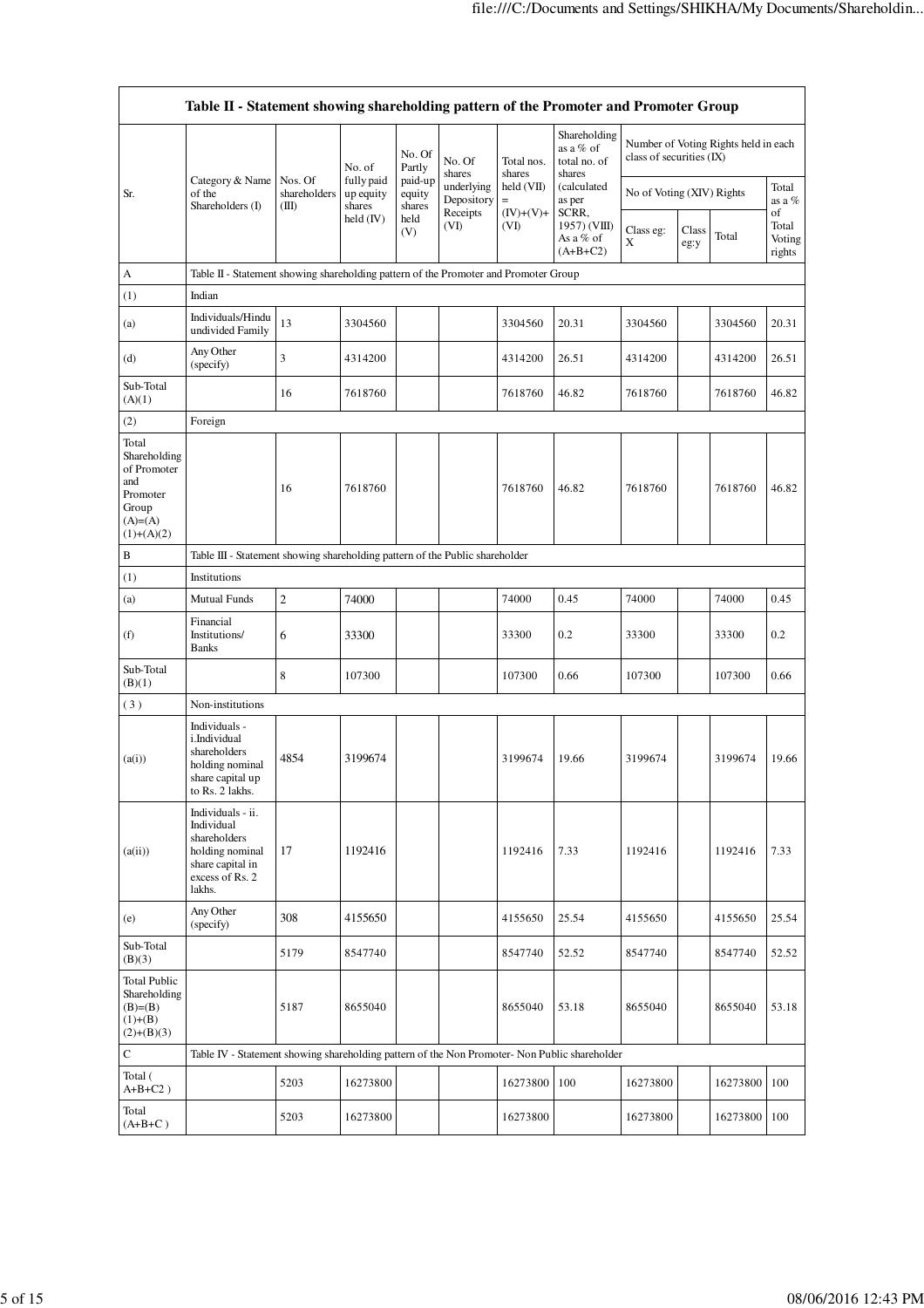$\overline{\phantom{a}}$ 

|                                                                                        | Table II - Statement showing shareholding pattern of the Promoter and Promoter Group |                    |                                                                             |                                                                                                            |            |                                                    |                                                                               |                                                  |                                       |
|----------------------------------------------------------------------------------------|--------------------------------------------------------------------------------------|--------------------|-----------------------------------------------------------------------------|------------------------------------------------------------------------------------------------------------|------------|----------------------------------------------------|-------------------------------------------------------------------------------|--------------------------------------------------|---------------------------------------|
| Sr.                                                                                    | No. Of Shares<br>Underlying<br>Outstanding<br>convertible<br>securities $(X)$        | No. Of<br>Warrants | No. Of Shares<br>Underlying<br>Outstanding<br>convertible<br>securities and | Shareholding, as a<br>% assuming full<br>conversion of<br>convertible<br>securities (as a<br>percentage of |            | Number of<br>Locked in<br>shares (XII)             | Number of<br><b>Shares</b><br>pledged or<br>otherwise<br>encumbered<br>(XIII) |                                                  | Number of<br>equity shares<br>held in |
|                                                                                        |                                                                                      | $(X_i)$            | No. Of<br>Warrants (Xi)<br>(a)                                              | diluted share<br>capital) $(XI)$ =<br>(VII)+(X) As a %<br>of $(A+B+C2)$                                    | No.<br>(a) | As a %<br>of total<br><b>Shares</b><br>held<br>(b) | No.<br>(a)                                                                    | As a $%$<br>of total<br><b>Shares</b><br>held(b) | dematerialized<br>form (XIV)          |
| А                                                                                      |                                                                                      |                    |                                                                             | Table II - Statement showing shareholding pattern of the Promoter and Promoter Group                       |            |                                                    |                                                                               |                                                  |                                       |
| (1)                                                                                    | Indian                                                                               |                    |                                                                             |                                                                                                            |            |                                                    |                                                                               |                                                  |                                       |
| (a)                                                                                    |                                                                                      |                    |                                                                             | 20.31                                                                                                      |            |                                                    |                                                                               |                                                  | 3304560                               |
| (d)                                                                                    |                                                                                      |                    |                                                                             | 26.51                                                                                                      |            |                                                    |                                                                               |                                                  | 2051700                               |
| Sub-Total<br>(A)(1)                                                                    |                                                                                      |                    |                                                                             | 46.82                                                                                                      |            |                                                    |                                                                               |                                                  | 5356260                               |
| (2)                                                                                    | Foreign                                                                              |                    |                                                                             |                                                                                                            |            |                                                    |                                                                               |                                                  |                                       |
| Total<br>Shareholding of<br>Promoter and<br>Promoter<br>Group $(A)=A)$<br>$(1)+(A)(2)$ |                                                                                      |                    |                                                                             | 46.82                                                                                                      |            |                                                    |                                                                               |                                                  | 5356260                               |
| B                                                                                      |                                                                                      |                    |                                                                             | Table III - Statement showing shareholding pattern of the Public shareholder                               |            |                                                    |                                                                               |                                                  |                                       |
| (1)                                                                                    | Institutions                                                                         |                    |                                                                             |                                                                                                            |            |                                                    |                                                                               |                                                  |                                       |
| (a)                                                                                    |                                                                                      |                    |                                                                             | 0.45                                                                                                       |            |                                                    |                                                                               |                                                  | $\overline{0}$                        |
| (f)                                                                                    |                                                                                      |                    |                                                                             | 0.2                                                                                                        |            |                                                    |                                                                               |                                                  | 20000                                 |
| Sub-Total<br>(B)(1)                                                                    |                                                                                      |                    |                                                                             | 0.66                                                                                                       |            |                                                    |                                                                               |                                                  | 20000                                 |
| (3)                                                                                    | Non-institutions                                                                     |                    |                                                                             |                                                                                                            |            |                                                    |                                                                               |                                                  |                                       |
| (a(i))                                                                                 |                                                                                      |                    |                                                                             | 19.66                                                                                                      |            |                                                    |                                                                               |                                                  | 2388264                               |
| (a(ii))                                                                                |                                                                                      |                    |                                                                             | 7.33                                                                                                       |            |                                                    |                                                                               |                                                  | 1192416                               |
| (e)                                                                                    |                                                                                      |                    |                                                                             | 25.54                                                                                                      |            |                                                    |                                                                               |                                                  | 3634450                               |
| Sub-Total<br>(B)(3)                                                                    |                                                                                      |                    |                                                                             | 52.52                                                                                                      |            |                                                    |                                                                               |                                                  | 7215130                               |
| <b>Total Public</b><br>Shareholding<br>$(B)=(B)(1)+(B)$<br>$(2)+(B)(3)$                |                                                                                      |                    |                                                                             | 53.18                                                                                                      |            |                                                    |                                                                               |                                                  | 7235130                               |
| $\mathbf C$                                                                            |                                                                                      |                    |                                                                             | Table IV - Statement showing shareholding pattern of the Non Promoter- Non Public shareholder              |            |                                                    |                                                                               |                                                  |                                       |
| Total (A+B+C2<br>$\lambda$                                                             |                                                                                      |                    |                                                                             | 100                                                                                                        |            |                                                    |                                                                               |                                                  | 12591390                              |
| Total $(A+B+C)$                                                                        |                                                                                      |                    |                                                                             |                                                                                                            |            |                                                    |                                                                               |                                                  | 12591390                              |
|                                                                                        | Disclosure of notes on shareholding pattern                                          |                    |                                                                             |                                                                                                            |            |                                                    |                                                                               |                                                  | Textual<br>Information $(1)$          |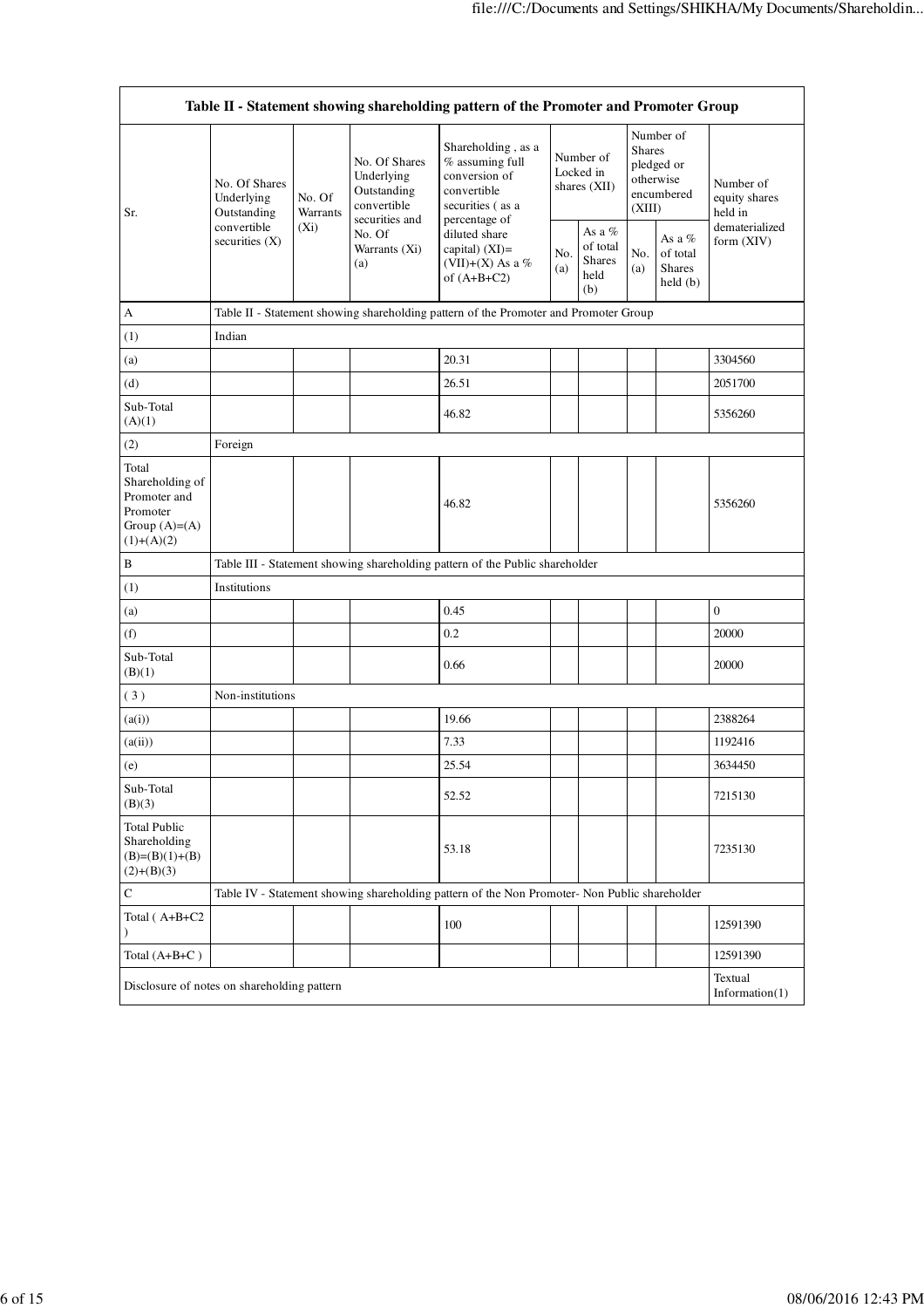| <b>Text Block</b>     |                                                                                                                                                                                                                                                                                                                                                                                                                                          |  |  |  |  |  |  |
|-----------------------|------------------------------------------------------------------------------------------------------------------------------------------------------------------------------------------------------------------------------------------------------------------------------------------------------------------------------------------------------------------------------------------------------------------------------------------|--|--|--|--|--|--|
| Textual Information() | 1. THE TOTAL NUMBER OF SHARES INCLUDED 5712500 (DEMATED 3450000 SHARES AND<br>PHYSICAL 2262500 SHARES) REISSUED OF FORFEITED SHARES ON 31/03/2011 BUT STILL<br>PENDING FOR CORPORATE ACTION AND LISTING CONFIRMATION FROM STOCK<br>EXCHANGE. HENCE 3450000 SHARES HAS NOT BEEN CREDITED IN RESPECTIVE<br>BENEFICIARY ACCOUNT. THESE SHARES WILL BE CREDITED AFTER CONFIMRAITON<br>FROM STOCK EXCHANGE AND EXECUTION OF CORPORATE ACTION. |  |  |  |  |  |  |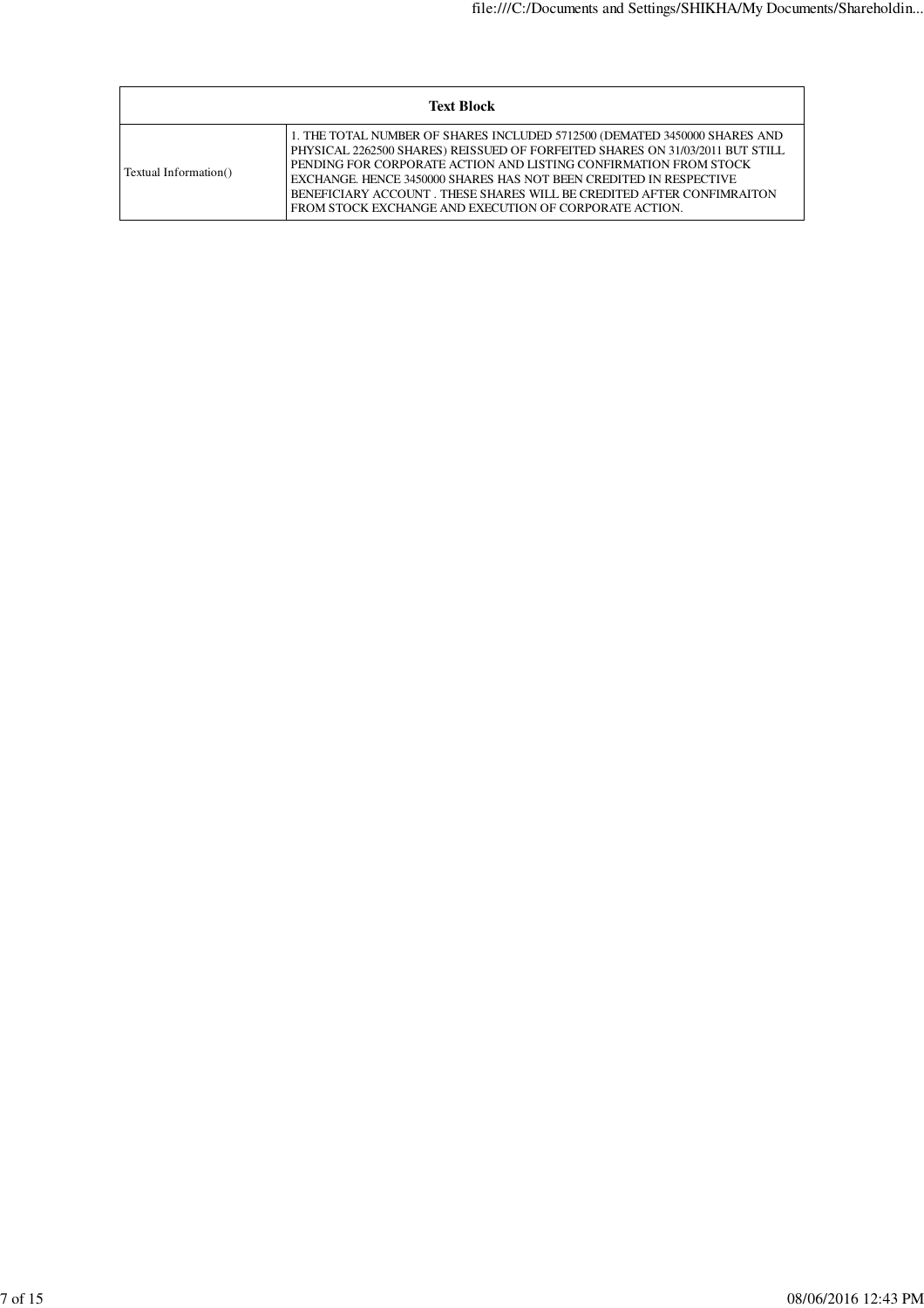|                                                                                                                                                                                                | Individuals/Hindu undivided Family              |                |               |                      |                                 |                             |                               |  |  |
|------------------------------------------------------------------------------------------------------------------------------------------------------------------------------------------------|-------------------------------------------------|----------------|---------------|----------------------|---------------------------------|-----------------------------|-------------------------------|--|--|
| Searial No.                                                                                                                                                                                    | $\mathbf{1}$                                    | $\overline{c}$ | 3             | 4                    | 5                               | 6                           | 7                             |  |  |
| Name of the<br>Shareholders (I)                                                                                                                                                                | <b>SMITESH</b><br><b>SANALAL</b><br><b>SHAH</b> | RAMESH<br>SHAH | ROMIL<br>SHAH | <b>KETAN</b><br>SHAH | <b>SULOCHANA</b><br><b>SHAH</b> | <b>MEENA</b><br><b>SHAH</b> | <b>SANDEEP</b><br><b>SHAH</b> |  |  |
| PAN $(II)$                                                                                                                                                                                     | AHCPS6090B                                      | AHCPS6091A     | AYRPS6913K    | AHCPS6094F           | AERPS2292F                      | AGTPS5736L                  | AHCPS6095E                    |  |  |
| No. of fully paid up<br>equity shares held<br>(IV)                                                                                                                                             | 1082740                                         | 653320         | 382550        | 340800               | 140620                          | 140600                      | 106600                        |  |  |
| No. Of Partly<br>paid-up equity<br>shares held (V)                                                                                                                                             |                                                 |                |               |                      |                                 |                             |                               |  |  |
| No. Of shares<br>underlying<br>Depository<br>Receipts (VI)                                                                                                                                     |                                                 |                |               |                      |                                 |                             |                               |  |  |
| Total nos. shares<br>$\text{held}(\text{VII}) =$<br>$(IV)+(V)+(VI)$                                                                                                                            | 1082740                                         | 653320         | 382550        | 340800               | 140620                          | 140600                      | 106600                        |  |  |
| Shareholding as a<br>% of total no. of<br>shares (calculated<br>as per SCRR,<br>1957) (VIII) As a<br>$%$ of $(A+B+C2)$                                                                         | 6.65                                            | 4.01           | 2.35          | 2.09                 | 0.86                            | 0.86                        | 0.66                          |  |  |
| Number of Voting Rights held in each class of securities (IX)                                                                                                                                  |                                                 |                |               |                      |                                 |                             |                               |  |  |
| Class eg: $X$                                                                                                                                                                                  | 1082740                                         | 653320         | 382550        | 340800               | 140620                          | 140600                      | 106600                        |  |  |
| Class eg:y                                                                                                                                                                                     |                                                 |                |               |                      |                                 |                             |                               |  |  |
| Total                                                                                                                                                                                          | 1082740                                         | 653320         | 382550        | 340800               | 140620                          | 140600                      | 106600                        |  |  |
| Total as a % of<br>Total Voting rights                                                                                                                                                         | 6.65                                            | 4.01           | 2.35          | 2.09                 | 0.86                            | 0.86                        | 0.66                          |  |  |
| No. Of Shares<br>Underlying<br>Outstanding<br>convertible<br>securities $(X)$                                                                                                                  |                                                 |                |               |                      |                                 |                             |                               |  |  |
| No. Of Warrants<br>$(X_i)$                                                                                                                                                                     |                                                 |                |               |                      |                                 |                             |                               |  |  |
| No. Of Shares<br>Underlying<br>Outstanding<br>convertible<br>securities and No.<br>Of Warrants (Xi)<br>(a)                                                                                     |                                                 |                |               |                      |                                 |                             |                               |  |  |
| Shareholding, as a<br>$%$ assuming full<br>conversion of<br>convertible<br>securities (as a<br>percentage of<br>diluted share<br>capital) $(XI)=$<br>$(VII)+(Xi)(a)$ As a<br>$%$ of $(A+B+C2)$ | 6.65                                            | 4.01           | 2.35          | 2.09                 | 0.86                            | 0.86                        | 0.66                          |  |  |
| Number of Locked in shares (XII)                                                                                                                                                               |                                                 |                |               |                      |                                 |                             |                               |  |  |
| No. (a)                                                                                                                                                                                        |                                                 |                |               |                      |                                 |                             |                               |  |  |
| As a % of total<br>Shares held (b)                                                                                                                                                             |                                                 |                |               |                      |                                 |                             |                               |  |  |
| Number of Shares pledged or otherwise encumbered (XIII)                                                                                                                                        |                                                 |                |               |                      |                                 |                             |                               |  |  |
| No. (a)                                                                                                                                                                                        |                                                 |                |               |                      |                                 |                             |                               |  |  |
| As a % of total<br>Shares held (b)                                                                                                                                                             |                                                 |                |               |                      |                                 |                             |                               |  |  |
| Number of equity<br>shares held in<br>dematerialized<br>form $(XIV)$                                                                                                                           | 1082740                                         | 653320         | 382550        | 340800               | 140620                          | 140600                      | 106600                        |  |  |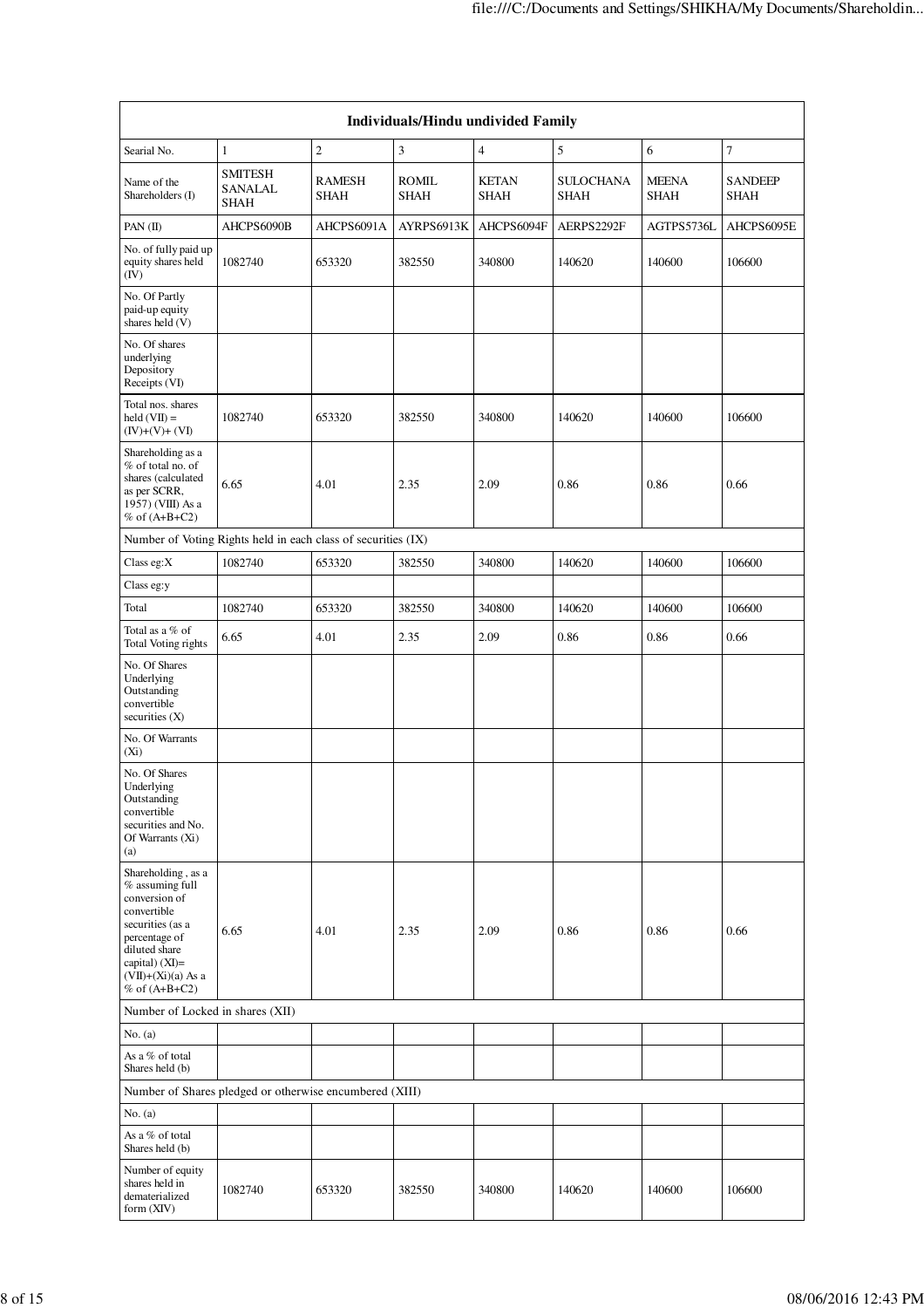| Individuals/Hindu undivided Family                                                                                                                                                         |                                                               |            |                  |                   |                   |               |  |  |
|--------------------------------------------------------------------------------------------------------------------------------------------------------------------------------------------|---------------------------------------------------------------|------------|------------------|-------------------|-------------------|---------------|--|--|
| Searial No.                                                                                                                                                                                | 8                                                             | 9          | 10               | 11                | 12                | 13            |  |  |
| Name of the<br>Shareholders (I)                                                                                                                                                            | TRUPTI SHAH                                                   | MEET SHAH  | <b>RITU SHAH</b> | <b>ROHAN SHAH</b> | <b>KIRAN SHAH</b> | PRAGNESH SHAH |  |  |
| PAN (II)                                                                                                                                                                                   | AGTPS5737M                                                    | CNCPS6749B | BESPS1134L       | CPSPS6270K        | AGTPS5149K        | AHCPS6086K    |  |  |
| No. of fully paid up<br>equity shares held<br>(IV)                                                                                                                                         | 101750                                                        | 87200      | 87100            | 65500             | 63100             | 52680         |  |  |
| No. Of Partly<br>paid-up equity<br>shares held (V)                                                                                                                                         |                                                               |            |                  |                   |                   |               |  |  |
| No. Of shares<br>underlying<br>Depository<br>Receipts (VI)                                                                                                                                 |                                                               |            |                  |                   |                   |               |  |  |
| Total nos. shares<br>$\text{held}(\text{VII}) =$<br>$(IV)+(V)+(VI)$                                                                                                                        | 101750                                                        | 87200      | 87100            | 65500             | 63100             | 52680         |  |  |
| Shareholding as a<br>% of total no. of<br>shares (calculated<br>as per SCRR,<br>1957) (VIII) As a<br>$%$ of $(A+B+C2)$                                                                     | 0.63                                                          | 0.54       | 0.54             | 0.4               | 0.39              | 0.32          |  |  |
|                                                                                                                                                                                            | Number of Voting Rights held in each class of securities (IX) |            |                  |                   |                   |               |  |  |
| Class eg:X                                                                                                                                                                                 | 101750                                                        | 87200      | 87100            | 65500             | 63100             | 52680         |  |  |
| Class eg:y                                                                                                                                                                                 |                                                               |            |                  |                   |                   |               |  |  |
| Total                                                                                                                                                                                      | 101750                                                        | 87200      | 87100            | 65500             | 63100             | 52680         |  |  |
| Total as a % of<br>Total Voting rights                                                                                                                                                     | 0.63                                                          | 0.54       | 0.54             | 0.4               | 0.39              | 0.32          |  |  |
| No. Of Shares<br>Underlying<br>Outstanding<br>convertible<br>securities $(X)$                                                                                                              |                                                               |            |                  |                   |                   |               |  |  |
| No. Of Warrants<br>$(X_i)$                                                                                                                                                                 |                                                               |            |                  |                   |                   |               |  |  |
| No. Of Shares<br>Underlying<br>Outstanding<br>convertible<br>securities and No.<br>Of Warrants (Xi)<br>(a)                                                                                 |                                                               |            |                  |                   |                   |               |  |  |
| Shareholding, as a<br>% assuming full<br>conversion of<br>convertible<br>securities (as a<br>percentage of<br>diluted share<br>capital) $(XI)=$<br>$(VII)+(Xi)(a)$ As a<br>% of $(A+B+C2)$ | 0.63                                                          | 0.54       | 0.54             | 0.4               | 0.39              | 0.32          |  |  |
| Number of Locked in shares (XII)                                                                                                                                                           |                                                               |            |                  |                   |                   |               |  |  |
| No. (a)                                                                                                                                                                                    |                                                               |            |                  |                   |                   |               |  |  |
| As a % of total<br>Shares held (b)                                                                                                                                                         |                                                               |            |                  |                   |                   |               |  |  |
|                                                                                                                                                                                            | Number of Shares pledged or otherwise encumbered (XIII)       |            |                  |                   |                   |               |  |  |
| No. (a)                                                                                                                                                                                    |                                                               |            |                  |                   |                   |               |  |  |
| As a % of total<br>Shares held (b)                                                                                                                                                         |                                                               |            |                  |                   |                   |               |  |  |
| Number of equity<br>shares held in<br>dematerialized<br>form (XIV)                                                                                                                         | 101750                                                        | 87200      | 87100            | 65500             | 63100             | 52680         |  |  |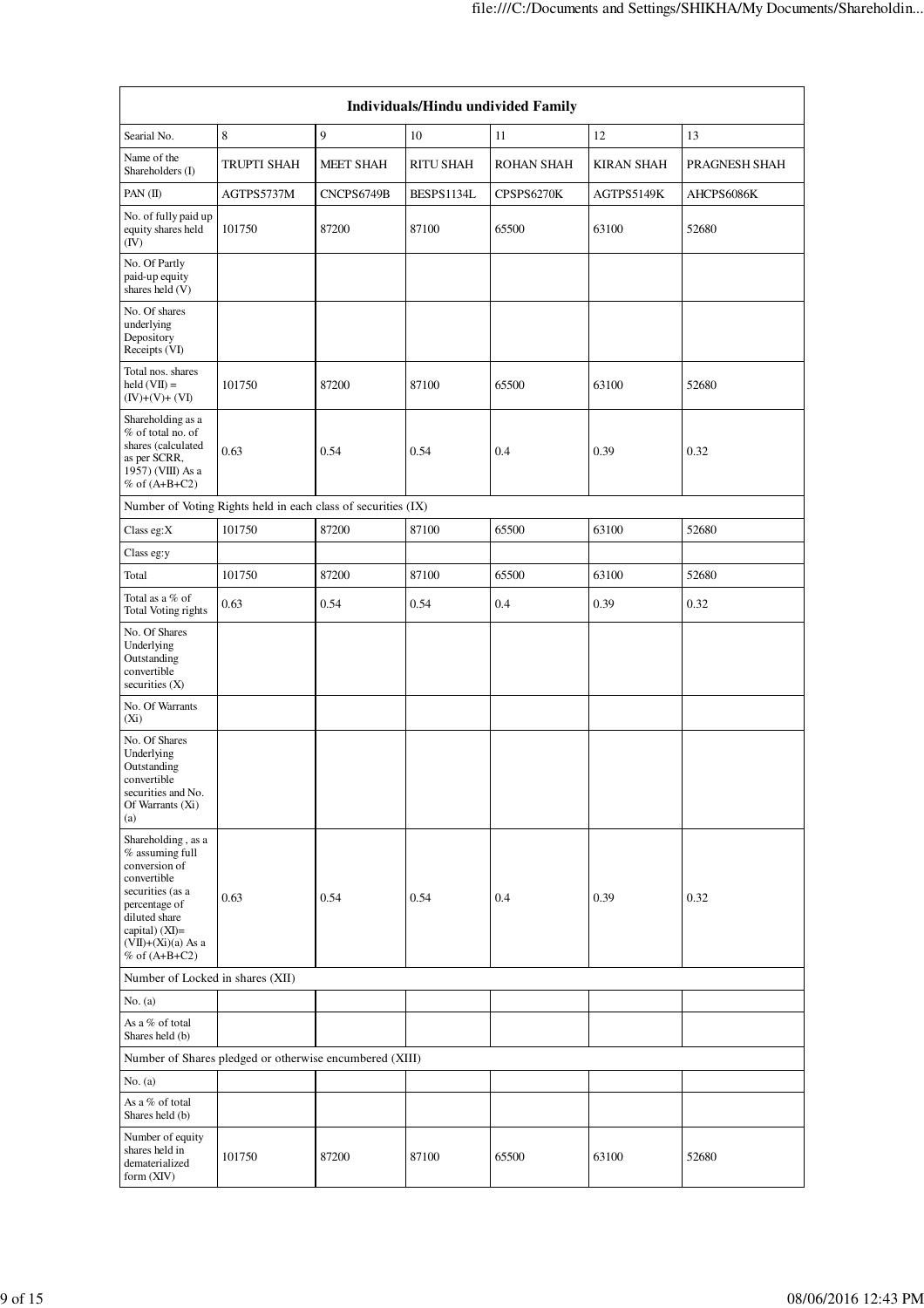|                                                                                                                                                                                            | Individuals/Hindu undivided Family                            |  |  |  |  |  |  |  |
|--------------------------------------------------------------------------------------------------------------------------------------------------------------------------------------------|---------------------------------------------------------------|--|--|--|--|--|--|--|
| Searial No.                                                                                                                                                                                |                                                               |  |  |  |  |  |  |  |
| Name of the<br>Shareholders (I)                                                                                                                                                            | Click here to go back                                         |  |  |  |  |  |  |  |
| PAN (II)                                                                                                                                                                                   | Total                                                         |  |  |  |  |  |  |  |
| No. of fully paid up<br>equity shares held<br>$(\bar{IV})$                                                                                                                                 | 3304560                                                       |  |  |  |  |  |  |  |
| No. Of Partly<br>paid-up equity<br>shares held (V)                                                                                                                                         |                                                               |  |  |  |  |  |  |  |
| No. Of shares<br>underlying<br>Depository<br>Receipts (VI)                                                                                                                                 |                                                               |  |  |  |  |  |  |  |
| Total nos. shares<br>$\text{held}(\text{VII}) =$<br>$(IV)+(V)+(VI)$                                                                                                                        | 3304560                                                       |  |  |  |  |  |  |  |
| Shareholding as a<br>% of total no. of<br>shares (calculated<br>as per SCRR,<br>1957) (VIII) As a<br>$%$ of $(A+B+C2)$                                                                     | 20.31                                                         |  |  |  |  |  |  |  |
|                                                                                                                                                                                            | Number of Voting Rights held in each class of securities (IX) |  |  |  |  |  |  |  |
| Class eg:X                                                                                                                                                                                 | 3304560                                                       |  |  |  |  |  |  |  |
| Class eg:y                                                                                                                                                                                 |                                                               |  |  |  |  |  |  |  |
| Total                                                                                                                                                                                      | 3304560                                                       |  |  |  |  |  |  |  |
| Total as a % of<br>Total Voting rights                                                                                                                                                     | 20.31                                                         |  |  |  |  |  |  |  |
| No. Of Shares<br>Underlying<br>Outstanding<br>convertible<br>securities (X)                                                                                                                |                                                               |  |  |  |  |  |  |  |
| No. Of Warrants<br>$(X_i)$                                                                                                                                                                 |                                                               |  |  |  |  |  |  |  |
| No. Of Shares<br>Underlying<br>Outstanding<br>convertible<br>securities and No.<br>Of Warrants (Xi)<br>(a)                                                                                 |                                                               |  |  |  |  |  |  |  |
| Shareholding, as a<br>% assuming full<br>conversion of<br>convertible<br>securities (as a<br>percentage of<br>diluted share<br>capital) (XI)=<br>$(VII)+(Xi)(a)$ As a<br>$%$ of $(A+B+C2)$ | 20.31                                                         |  |  |  |  |  |  |  |
| Number of Locked in shares (XII)                                                                                                                                                           |                                                               |  |  |  |  |  |  |  |
| No. (a)                                                                                                                                                                                    |                                                               |  |  |  |  |  |  |  |
| As a % of total<br>Shares held (b)                                                                                                                                                         |                                                               |  |  |  |  |  |  |  |
|                                                                                                                                                                                            | Number of Shares pledged or otherwise encumbered (XIII)       |  |  |  |  |  |  |  |
| No. (a)                                                                                                                                                                                    |                                                               |  |  |  |  |  |  |  |
| As a % of total<br>Shares held (b)                                                                                                                                                         |                                                               |  |  |  |  |  |  |  |
| Number of equity<br>shares held in<br>dematerialized<br>form (XIV)                                                                                                                         | 3304560                                                       |  |  |  |  |  |  |  |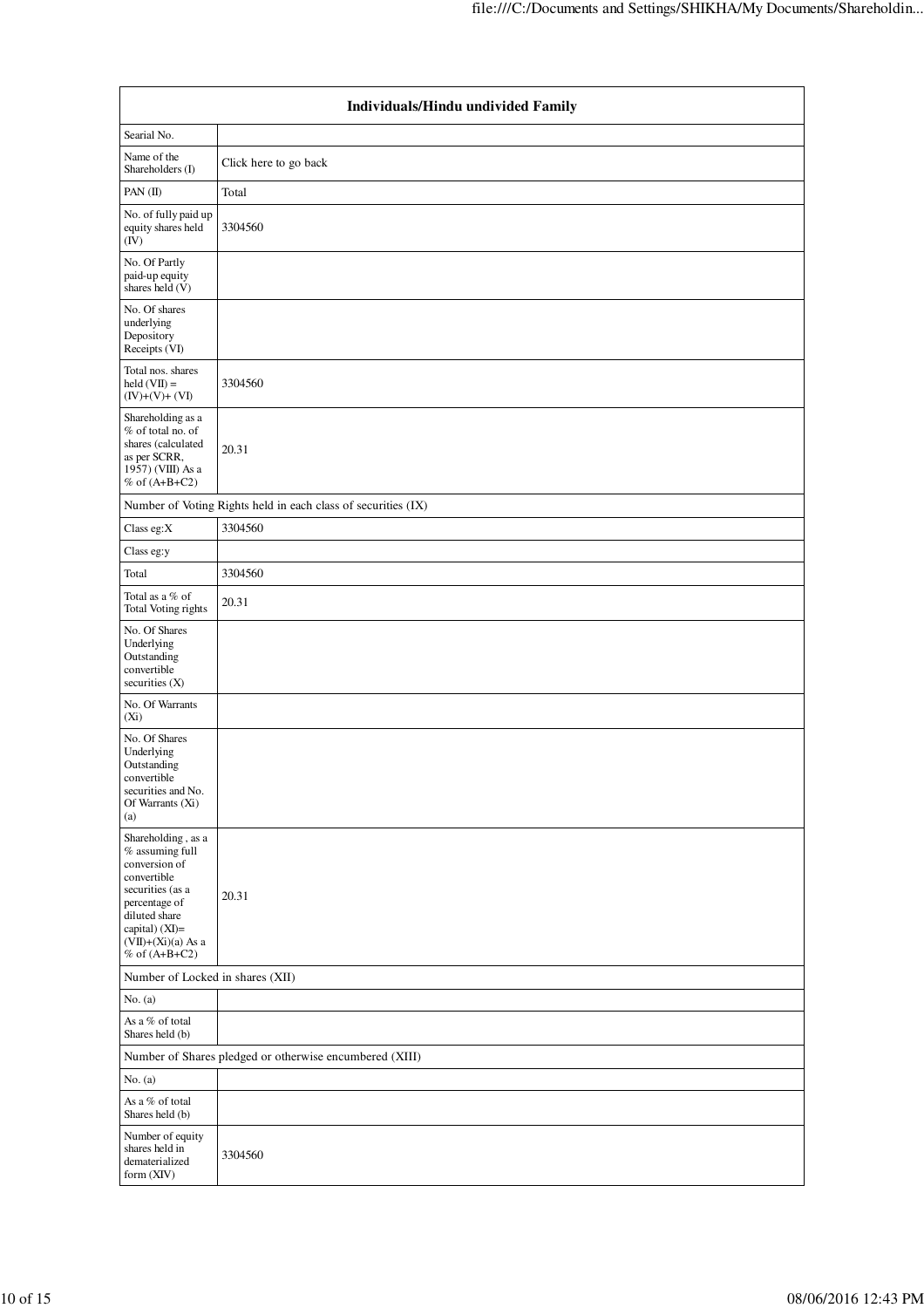| Any Other (specify)                                                                                                                                                                  |                                                               |                                            |                                            |                          |  |  |  |  |  |
|--------------------------------------------------------------------------------------------------------------------------------------------------------------------------------------|---------------------------------------------------------------|--------------------------------------------|--------------------------------------------|--------------------------|--|--|--|--|--|
| Searial No.                                                                                                                                                                          | $\mathbf{1}$                                                  | $\overline{2}$                             | 3                                          |                          |  |  |  |  |  |
| Category                                                                                                                                                                             | <b>Bodies Corporate</b>                                       | <b>Bodies Corporate</b>                    | <b>Bodies Corporate</b>                    | Click here to go<br>back |  |  |  |  |  |
| Name of the<br>Shareholders (I)                                                                                                                                                      | Scope Finance Company<br>Private Limited                      | Mid (India) Pharmaceuticals<br>Pvt Limited | Cyano Finance and Sales<br>Private Limited |                          |  |  |  |  |  |
| PAN $(II)$                                                                                                                                                                           | AACCS3082P                                                    | AABCM1880G                                 | AABCC8912F                                 | Total                    |  |  |  |  |  |
| No. of the<br>Shareholders (I)                                                                                                                                                       | 1                                                             | $\mathbf{1}$                               | 1                                          | 3                        |  |  |  |  |  |
| No. of fully paid up<br>equity shares held<br>(IV)                                                                                                                                   | 2262500                                                       | 1175250                                    | 876450                                     | 4314200                  |  |  |  |  |  |
| No. Of Partly<br>paid-up equity<br>shares held (V)                                                                                                                                   |                                                               |                                            |                                            |                          |  |  |  |  |  |
| No. Of shares<br>underlying<br>Depository<br>Receipts (VI)                                                                                                                           |                                                               |                                            |                                            |                          |  |  |  |  |  |
| Total nos. shares<br>$\text{held}(\text{VII}) =$<br>$(IV)+(V)+(VI)$                                                                                                                  | 2262500                                                       | 1175250                                    | 876450                                     | 4314200                  |  |  |  |  |  |
| Shareholding as a<br>% of total no. of<br>shares (calculated<br>as per SCRR,<br>1957) (VIII) As a<br>% of $(A+B+C2)$                                                                 | 13.9                                                          | 7.22                                       | 5.39                                       | 26.51                    |  |  |  |  |  |
|                                                                                                                                                                                      | Number of Voting Rights held in each class of securities (IX) |                                            |                                            |                          |  |  |  |  |  |
| Class eg: X                                                                                                                                                                          | 2262500                                                       | 1175250                                    | 876450                                     | 4314200                  |  |  |  |  |  |
| Class eg:y                                                                                                                                                                           |                                                               |                                            |                                            |                          |  |  |  |  |  |
| Total                                                                                                                                                                                | 2262500                                                       | 1175250                                    | 876450                                     | 4314200                  |  |  |  |  |  |
| Total as a % of<br>Total Voting rights                                                                                                                                               | 13.9                                                          | 7.22                                       | 5.39                                       | 26.51                    |  |  |  |  |  |
| No. Of Shares<br>Underlying<br>Outstanding<br>convertible<br>securities $(X)$                                                                                                        |                                                               |                                            |                                            |                          |  |  |  |  |  |
| No. Of Warrants<br>$(X_i)$                                                                                                                                                           |                                                               |                                            |                                            |                          |  |  |  |  |  |
| No. Of Shares<br>Underlying<br>Outstanding<br>convertible<br>securities and No.<br>Of Warrants (Xi)<br>(a)                                                                           |                                                               |                                            |                                            |                          |  |  |  |  |  |
| Shareholding, as a<br>% assuming full<br>conversion of<br>convertible<br>securities (as a<br>percentage of<br>diluted share<br>capital) $(XI)=$<br>(VII)+(X) As a %<br>of $(A+B+C2)$ | 13.9                                                          | 7.22                                       | 5.39                                       | 26.51                    |  |  |  |  |  |
| Number of Locked in shares (XII)                                                                                                                                                     |                                                               |                                            |                                            |                          |  |  |  |  |  |
| No. (a)                                                                                                                                                                              |                                                               |                                            |                                            |                          |  |  |  |  |  |
| As a % of total<br>Shares held (b)                                                                                                                                                   |                                                               |                                            |                                            |                          |  |  |  |  |  |
|                                                                                                                                                                                      | Number of Shares pledged or otherwise encumbered (XIII)       |                                            |                                            |                          |  |  |  |  |  |
| No. $(a)$                                                                                                                                                                            |                                                               |                                            |                                            |                          |  |  |  |  |  |
| As a % of total<br>Shares held (b)                                                                                                                                                   |                                                               |                                            |                                            |                          |  |  |  |  |  |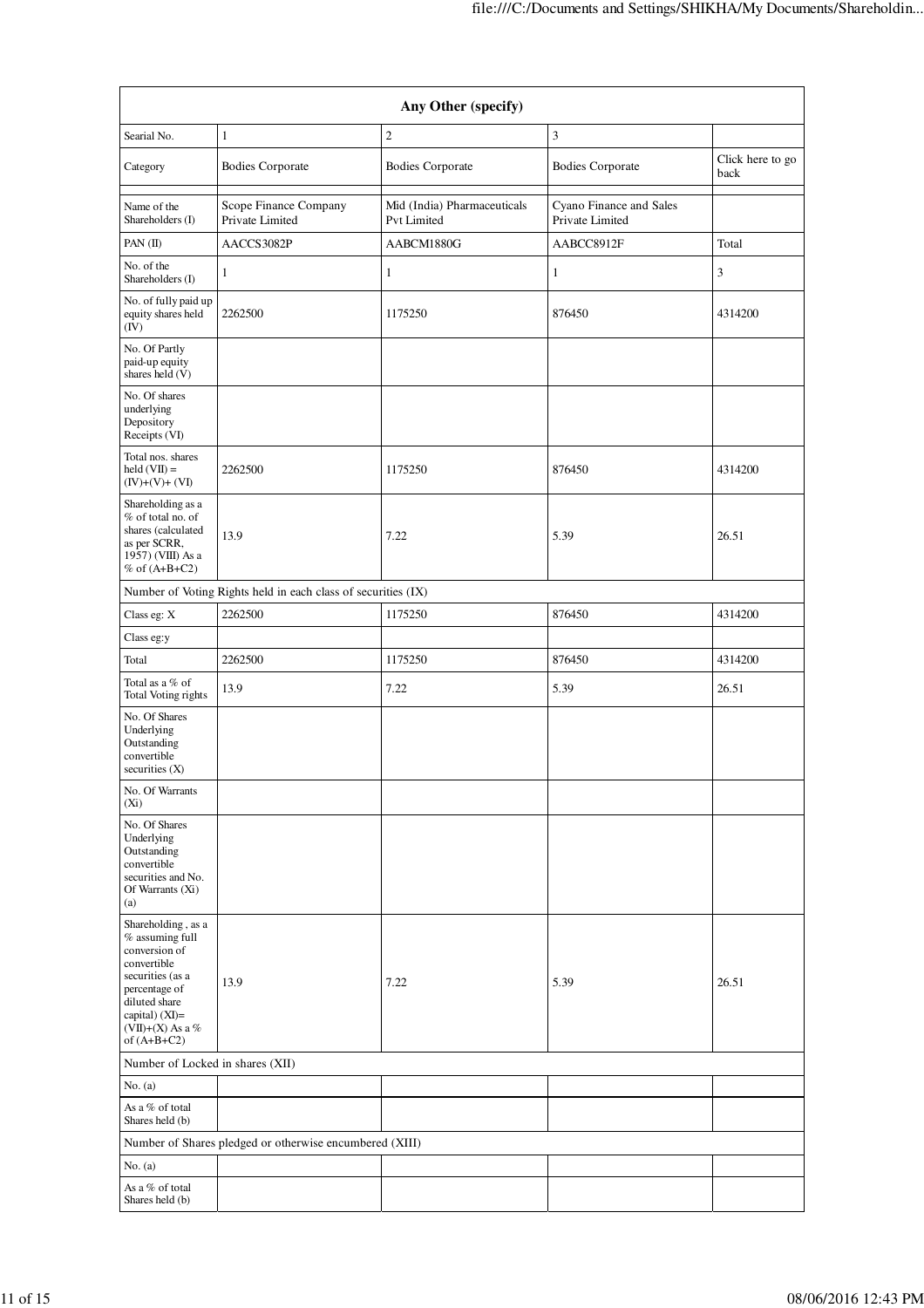| Number of equity<br>shares held in<br>dematerialized<br>form $(XIV)$ | 175250 | 876450 | 2051700 |
|----------------------------------------------------------------------|--------|--------|---------|
|----------------------------------------------------------------------|--------|--------|---------|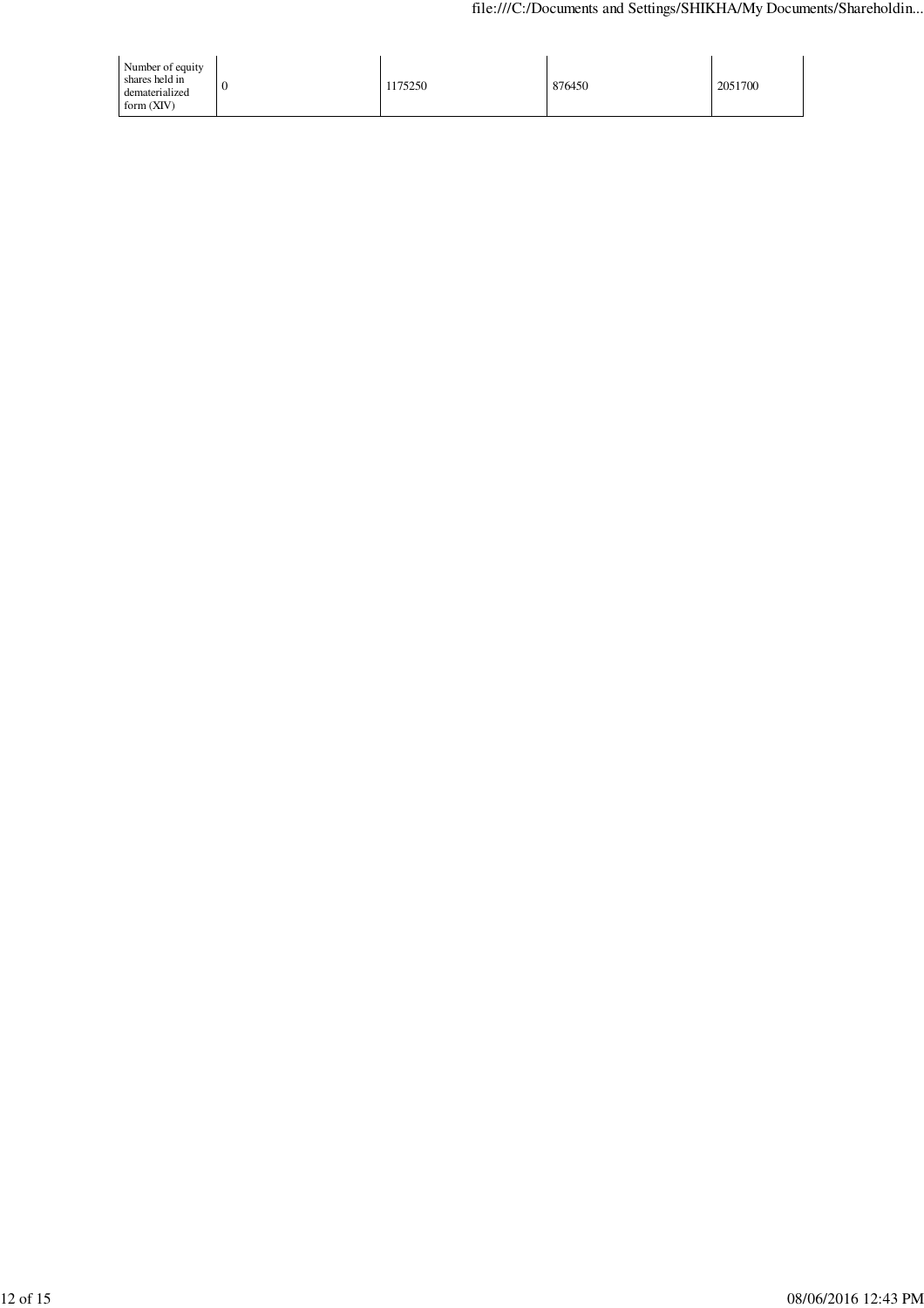| Individuals - ii. Individual shareholders holding nominal share capital in excess of Rs. 2 lakhs.                                                                                    |                  |                           |                       |  |  |  |  |  |
|--------------------------------------------------------------------------------------------------------------------------------------------------------------------------------------|------------------|---------------------------|-----------------------|--|--|--|--|--|
| Searial No.                                                                                                                                                                          | $\mathbf{1}$     | $\overline{c}$            |                       |  |  |  |  |  |
| Name of the<br>Shareholders (I)                                                                                                                                                      | Tejal keyur Shah | Kishore Himmatsingh Jhala | Click here to go back |  |  |  |  |  |
| PAN (II)                                                                                                                                                                             | BQOPS9870H       | AAEPJ4098F                | Total                 |  |  |  |  |  |
| No. of fully paid up<br>equity shares held<br>(IV)                                                                                                                                   | 257721           | 200000                    | 457721                |  |  |  |  |  |
| No. Of Partly<br>paid-up equity<br>shares held (V)                                                                                                                                   |                  |                           |                       |  |  |  |  |  |
| No. Of shares<br>underlying<br>Depository<br>Receipts (VI)                                                                                                                           |                  |                           |                       |  |  |  |  |  |
| Total nos. shares<br>$held (VII) =$<br>$(IV)+(V)+(VI)$                                                                                                                               | 257721           | 200000                    | 457721                |  |  |  |  |  |
| Shareholding as a<br>% of total no. of<br>shares (calculated<br>as per SCRR,<br>1957) (VIII) As a<br>% of $(A+B+C2)$                                                                 | 1.58             | 1.23                      | 2.81                  |  |  |  |  |  |
| Number of Voting Rights held in each class of securities (IX)                                                                                                                        |                  |                           |                       |  |  |  |  |  |
| Class eg: X                                                                                                                                                                          | 257721           | 200000                    | 457721                |  |  |  |  |  |
| Class eg:y                                                                                                                                                                           |                  |                           |                       |  |  |  |  |  |
| Total                                                                                                                                                                                | 257721           | 200000                    | 457721                |  |  |  |  |  |
| Total as a % of<br>Total Voting rights                                                                                                                                               | 1.58             | 1.23                      | 2.81                  |  |  |  |  |  |
| No. Of Shares<br>Underlying<br>Outstanding<br>convertible<br>securities $(X)$                                                                                                        |                  |                           |                       |  |  |  |  |  |
| No. Of Warrants<br>$(X_i)$                                                                                                                                                           |                  |                           |                       |  |  |  |  |  |
| No. Of Shares<br>Underlying<br>Outstanding<br>convertible<br>securities and No.<br>Of Warrants (Xi)<br>(a)                                                                           |                  |                           |                       |  |  |  |  |  |
| Shareholding, as a<br>% assuming full<br>conversion of<br>convertible<br>securities (as a<br>percentage of<br>diluted share<br>capital) $(XI)=$<br>(VII)+(X) As a %<br>of $(A+B+C2)$ | 1.58             | 1.23                      | 2.81                  |  |  |  |  |  |
| Number of Locked in shares (XII)                                                                                                                                                     |                  |                           |                       |  |  |  |  |  |
| No. (a)                                                                                                                                                                              |                  |                           |                       |  |  |  |  |  |
| As a % of total<br>Shares held (b)                                                                                                                                                   |                  |                           |                       |  |  |  |  |  |
| Number of equity<br>shares held in<br>dematerialized<br>form (XIV)                                                                                                                   | 257721           | 200000                    | 457721                |  |  |  |  |  |